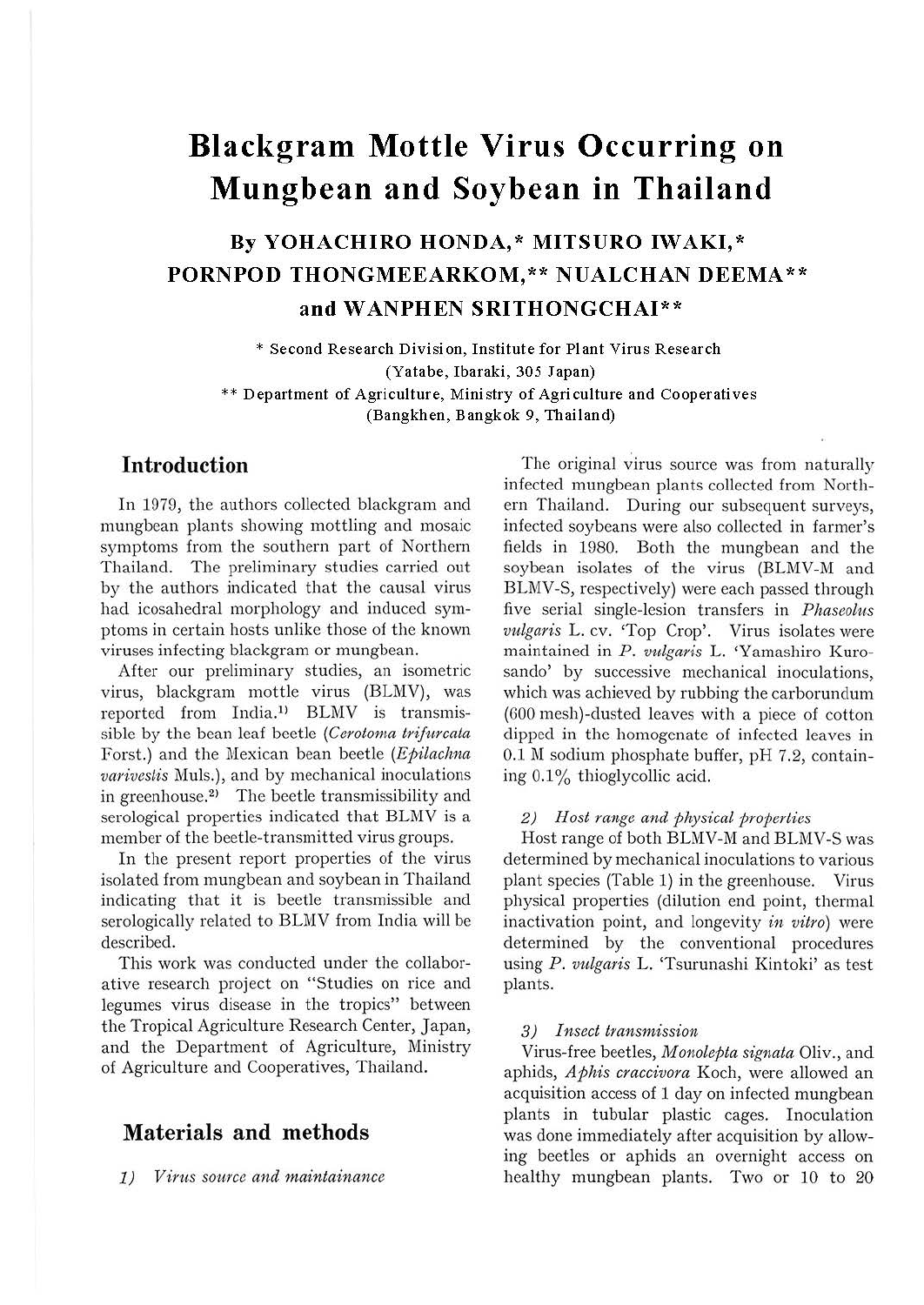beetles or aphids, respectively, were used per plant.

*4) Virus piwification and electron microscopy*  Virus was purified by extracting sap from Yamashiro Kurosando leaves at 10-16 days after inoculation in  $0.1\,\mathrm{M}$  sodium phosphate buffer, pH 7.2, containing  $0.1\%$  thioglycollic acid (1.0-1.5 *ml* buffer per g tissue). The sap was clarified by addition of 1 *ml* of chloroform-butanol mixture **(1:** 1, v: v) per g tissue and centrifugation at 6,000 g for 10 min. The clarified sap was recovered from the aqueous phase and subjected to two cycles of differential centrifugation (ultracentrifugation and high-speed centrifugation at 1.00,000 g for l hr and 10,000 g for 10 min, respectively). The final ultracentrifugation pellets were resuspended in 0.1 M sodium phosphate buffer, pH 7.2, and analyzed by density gradient centrifugation (Hitachi RPS 27-2 rotor, 26,000 rpm for 6 hr) through 10-40% linear sucrose density gradients prepared in the same buffer. Fractions containing virus were collected, pooled and concentrated by centrifugation as above. Virus pellets were resuspended in 0.05 M sodium phosphate buffer, pH 7.2.

Samples for electron microscopy were mounted on carbon-stabilized, formvar coated grids and stained with neutral 2% phosphotungstic acid. Observations were done in a Hitachi Model H 500 electron microscope.

#### *5) Serological tests*

Serological relationship of BLMV-M and BLMV-S was determined by Ouchterlony doublediffusion tests<sup>3</sup> using antiserum against the Indian isolate of BLMV. Reactions of BLMV-S to antisera against other beetle- and whiteflyborne viruses, namely, southern bean mosaic virus, turnip yellow mosaic virus, radish enation mosaic virus, squash mosaic virus and cowpea mild mottle virus, were also tested.

## **Results and discussion**

#### *1) Host range and physical properties*

Among 35 plant species in nine families tested, both BLMV-M and BLMV-S bad similar host reactions. All leguminous plants except *P.* 

*lunatus* were infected with the virus (Table 1). Infected blackgram and mungbean showed chlorotic spots with some necrotic specks on the inoculated leaves. Systemic symptoms were mild mottling or mosaic. Tsurunashi Kintoki bean which was used as assay host showed pinpoint necrotic lesions on the inoculated leaves (Plate 1, A) without any systemic symptoms. Yamashiro Kurosando bean, the host used for virus propagation, showed local chrolotic spots (plate 1, B)  $3-4$  days after inoculation, with mosaic (Plate 1, C) or leaf roll (Plate 1, D) symptoms on the emerging trifoliolate leaves.

BLMV isolated from India did not infect Lee soybean,<sup>2)</sup> however, we have isolated BLMV-S from naturally infected soybeans in Thailand. In our host range tests, both BLMV-M and BLMV-S induced local necrotic lesions on soybeans from Japan with no systemic symptoms and systemically infected SJ l, SJ 2 and SJ 4 soybeans from Thailand. We therefore concluded that soybean reactions to BLMV infection depended upon the cultivars used.

BLMV-M and BLMV-S had a dilution end point of  $10^{-9}$ -10<sup>-10</sup>, a thermal inactivation point of 85- 90°C for 10 min, and a longevity *in vitro* of  $6-9$  weeks at  $20^{\circ}$ C.

#### *2) Insect transmission*

*Aphis craccivora* did not transmit the virus, but *Monolepta signata* transmitted the virus at a rate of about 20% (eight out of 41 plants inoculated showed symptoms typical of BLMV). Plants exposed to beetles without acquistion feeding access remained healthy. From observations made during our surveys we noticed the prevalence of *M. signata* by the characteristic feeding injuries in both the mungbean or blackgram and soybean fields. Insecticides are not always used by farmers due to the low return of the crops. Therefore, the possibility of BLMV becoming a limiting factor in mungbean, blackgram and soybean production in Thailand is very likely because the virus is occurring quite frequently on mungbean and blackgram plants in major planting areas, and also the soybean cultivars used by farmers in Thailand are the SJ series which we found in our host range test susceptible to the virus.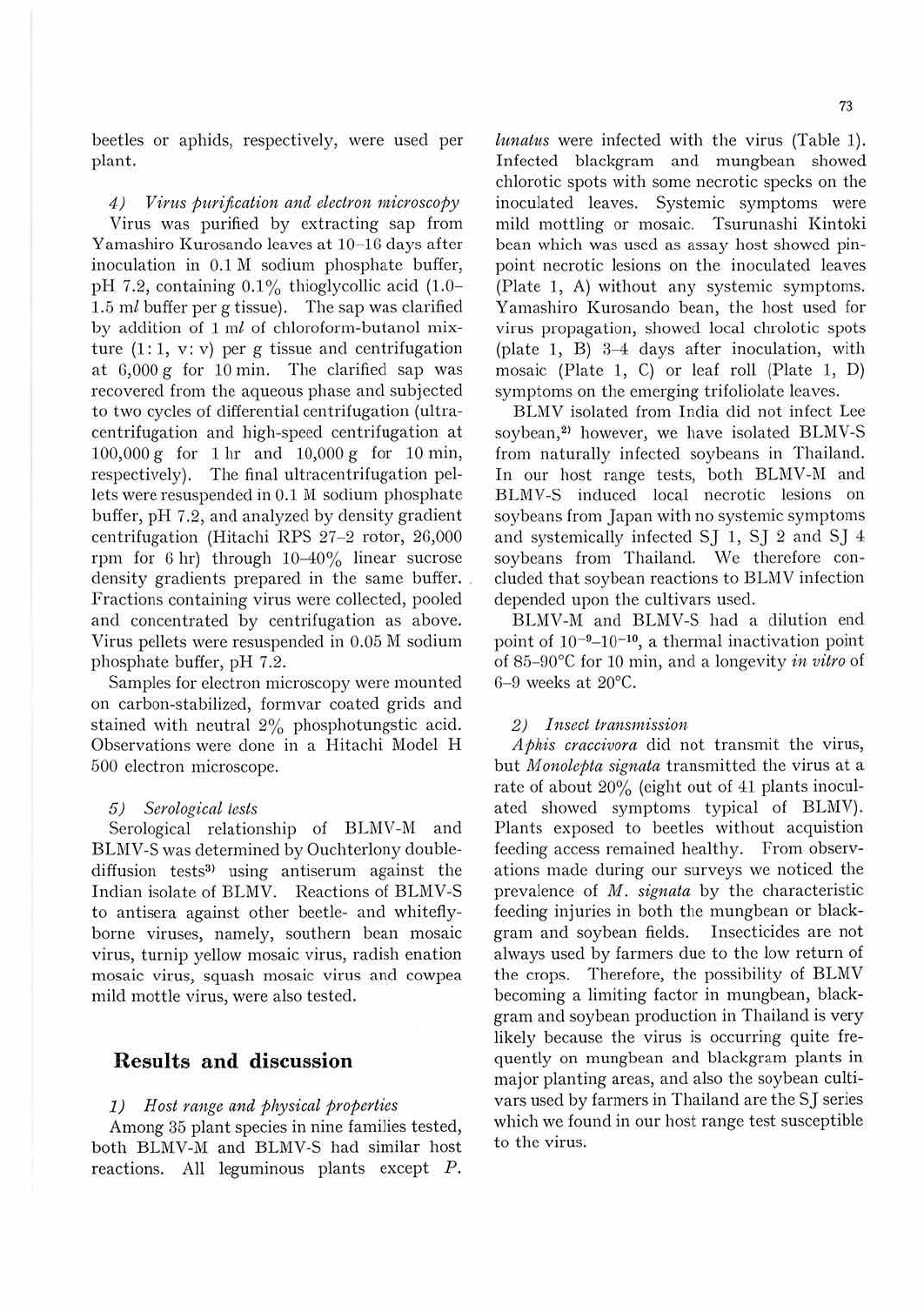| Tested plants  |                                     | Symptoms <sup>a)</sup> |                     |
|----------------|-------------------------------------|------------------------|---------------------|
| Family         | Species                             | Inoculated leaves      | Uninoculated leaves |
| Aizoaceae      | Tetragonia expansa                  | Lc                     |                     |
| Amaranthaceae  | Gomphrena globosa                   | Ln                     |                     |
| Chenopodiaceae | Chenopodium amaranticolor           | Lc                     |                     |
|                | C. quinoa                           | Lc                     |                     |
|                | Spinacia oleracea                   |                        |                     |
| Compositae     | Zinnia elegans                      |                        |                     |
| Cruciferae     | Brassica rapa                       |                        |                     |
| Cucurbitaceae  | Cucumis sativus                     |                        |                     |
| Leguminosae    | Arachis hypogaea                    | Ln                     |                     |
|                | Cajanus cajan                       | 1                      |                     |
|                | Cassia tora                         | 1                      |                     |
|                | Dolichos lablab                     | Ln                     |                     |
|                | Glycine max 'Okuhara Wase'          | Ln                     |                     |
|                | "Toyosuzu"                          | Lп                     |                     |
|                | 'SJ 1, SJ 2, SJ 4'                  | 1                      | mo                  |
|                | Phaseolus anguralis                 | 1                      | VC                  |
|                | P. lunatus                          |                        |                     |
|                | P. vulgaris 'Top Crop'              | Ln                     |                     |
|                | 'Tsurunashi Kintoki'                | Ln                     |                     |
|                | 'Master Piece'                      | Lc                     | Mo, LR              |
|                | 'Yamashiro Kurosando'               | Lc                     | Mo, LR              |
|                | 'Wakaba'                            | Lc                     | Mo, LR              |
|                | Pisum sativum                       | 1                      |                     |
|                | Vicia faba                          | 1                      |                     |
|                | Vigna mungo                         | Ln                     | Mo                  |
|                | V. radiata 'M7A'                    | Ln                     | Mo                  |
|                | V. sesquipedalis 'Kurodane Sanjaku' | Ln                     |                     |
|                | V. sinensis 'Black Eye'             | 1                      |                     |
| Pedaliaceae    | Sesamum indicum                     | 1                      | s                   |
| Solanaceae     | Datura stramonium                   |                        |                     |
|                | Lycopersicon esculentum             |                        |                     |
|                | Nicotiana clevelandii               | л                      |                     |
|                | N. glutinosa                        |                        |                     |
|                | N. tabacum 'Bright Yellow'          |                        |                     |
|                | Petunia hybrida                     |                        |                     |

Table 1. Host range of blackgram mottle virus isolated from Thailand

a) Key to symptoms:  $l =$ symptomless local infection, Lc=chlorotic local lesions, Ln=necrotic local lesions,  $LR =$  leaf roll (downward),  $Mo =$  mottle, mo = mild mottle, s = symptomless systemic infection, VC=vein clearing, -= no infection.

3) Virus purification and electron microscopy Both BLMV-M and BLMV-S exhibited single ultraviolet light (254 nm) absorbing zone in sucrose density gradient profiles. The virus had an ultraviolet light absorption spectrum typical of nucleoprotein components with a  $A_{260}/A_{280}$ ratio of about 1.55. Using the extinction coefficient ( $E_{260}^{0.1\%}$ <sub>nm</sub>) value of 5.0 reported for BLMV from India,<sup>2)</sup> the yields of both BLMV-M and

BLMV-S were in the range of 50-90 mg/kg tissue.

Under the electron microscope, purified virus preparation showed isometric particles with a diameter of about 28 nm (Plate 2). Some of the particles were penetrated by stain suggesting that they were empty capsids but our repeated attempts to detect different sedimentation components of the virus either by zone density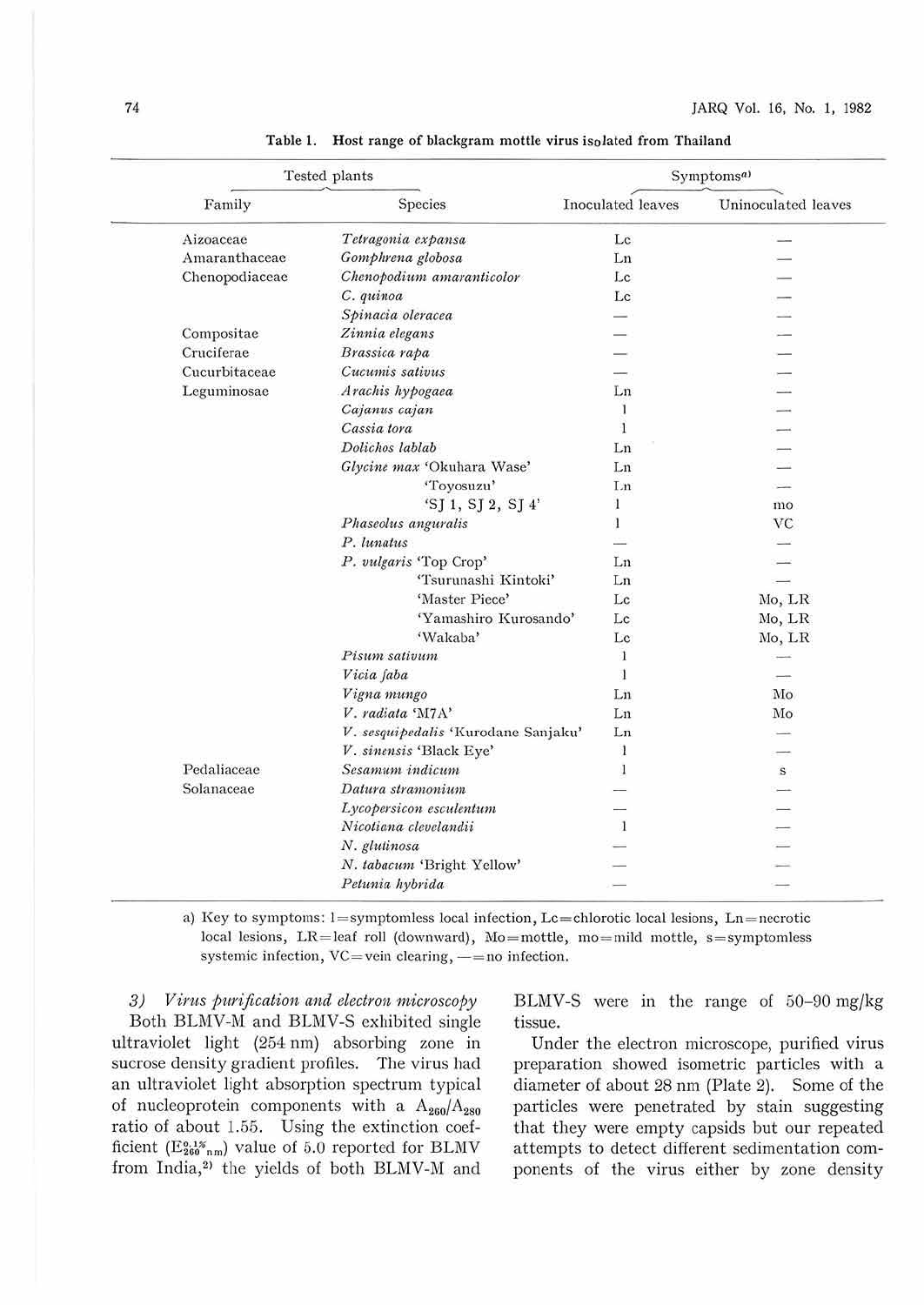

Plate 1. Symptoms in *Phaseolus vulgaris* caused by infection of blackgram mottle virus isolatted from Thailand. A, pinpoint necrotic lesions on the inoculated leaf of Tsurunashi Kintoki bean; B, C and D, local chlorotic lesions, mosaic, and leaf roll, respectively, in Yamashiro Kurosando bean.

gradient or equilibrium centrifugation failed. BLMV reported from India also has a single component when subjected to analytical ultracentrifugation.2>

## 3) Serology

In Ouchterlony double-diffusion tests using

antiserum against BLMV from India, BLMV-M and BLMV-S showed reaction of identity (Plate 3, A). BLMV-S reacted only with antiserum against BLMV from India, but did not react with antisera against southern bean mosaic, turnip yellow mosaic, radish mosaic, squash mosaic, or cowpca mild mottle virus (Plate 3, B). In other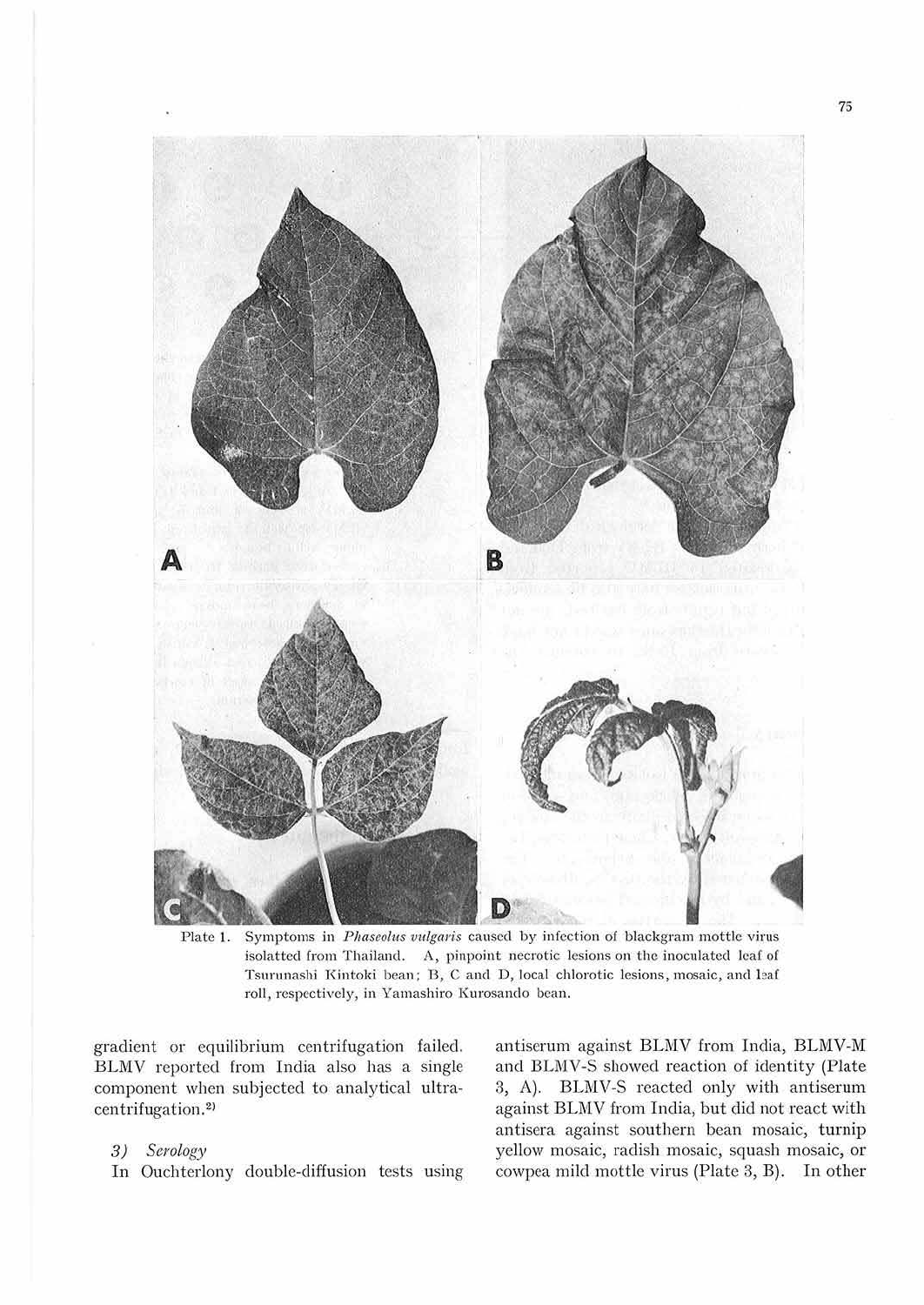

Plate 2. Electron micrograph of partially purified blackgram mottle virns particles negatively stained with 2% sodium phosphotungstatc, pH 6.0. Bar equals 100 nm.

tests, BLMV-M did not react with antiserum against cowpea mosaic virus.4>

Results from the above serological test indicated that both isolates of BLMV from Thailand are closely related to BLMV reported from India. Both virus isolates may also be serologically identical but results from our tests are not available to indicate this since we do not have the virus isolate from India to conduct the reciprocal tests.

### **Summary**

Blackgram mottle virus isolated from naturally infected mungbean, blackgram, and soybean plants in Thailand infected plants in the families Aizoaceae, Amaranthaceae, Chenopodiaceae, Leguminosae, Pedaliaceae and Solanaceae. The virus was transmitted by the beetles, *Monotepta signata Oliv.,* and by mechanical inoculations in the laboratory. The properties of the virus in plant sap are a dilution end point of  $10^{-9}$ - $10^{-10}$ , a thermal inactivation point of 85-90°C for 10 min, and a longevity *in vitro* of 6-9 weeks at 20°C. Purified virus preparations had an ultraviolet light absorption spectrum typical of nucleoprotein components with a  $A_{260}/A_{280}$  value of about 1.65. Purified virus preparations contained isometric particles with a diameter of about 28 nm. BLMV isolated from mungbean and soybean in Thailand showed reaction of identity in Ouchterlony double-diffusion tests using antiseserum against the BLMV previously reported



- bean and soybean isolates of blackgram mottle virus and the reaction of the soybean isolate to antiscra against some beetleand whitefly-borne viruses in Ouchterlony double-diffusion tests.
	- A, center well: antiserum against BLMV (Indian isolate); wells  $1$  and  $4$ : purified BLMV-S; wells 2 and 5: purified BLMV-M; well 3: sap from healthy plant; well 6: buffer.
	- B, center well: purified BLMV-S; well I: BLM V-antiserum (Indian isolate); well 2: southern bean mosaic virns-antiserum; well 3: turnip yellow mosaic virus-antiserum; well 4: radish mosaic virns-antiserum; well 5: squash mosaic virus-antiserum; well 6: cowpea mild mottle virus-antiserum.

from India, but did not react with antisera against some other beetle-transmitted viruses.

## **Acknowledgement**

The authors express their sincere thanks to Dr. R. Syamananda, Deputy Director-General, the Department of Agriculture, Ministry of Agriculture and Cooperatives of Thailand for his administrative support and encouragement.

We are deeply thankful to Dr. T. Kajiwara, .Associate Director of Tropical Agriculture Research Center, Japan for his encouragements given to the study.

We are indebted to Dr. H.A. Scott, University of Arkansas, U.S.A., Dr. H. Tochihara, Institute for Plant Virus Research, Japan, Mr. K. Yoshida, Hokkaido National Agricultural Experiment Station, Japan for providing antisera and to Dr. S. Sirisingh, Department of Agriculture, Thai